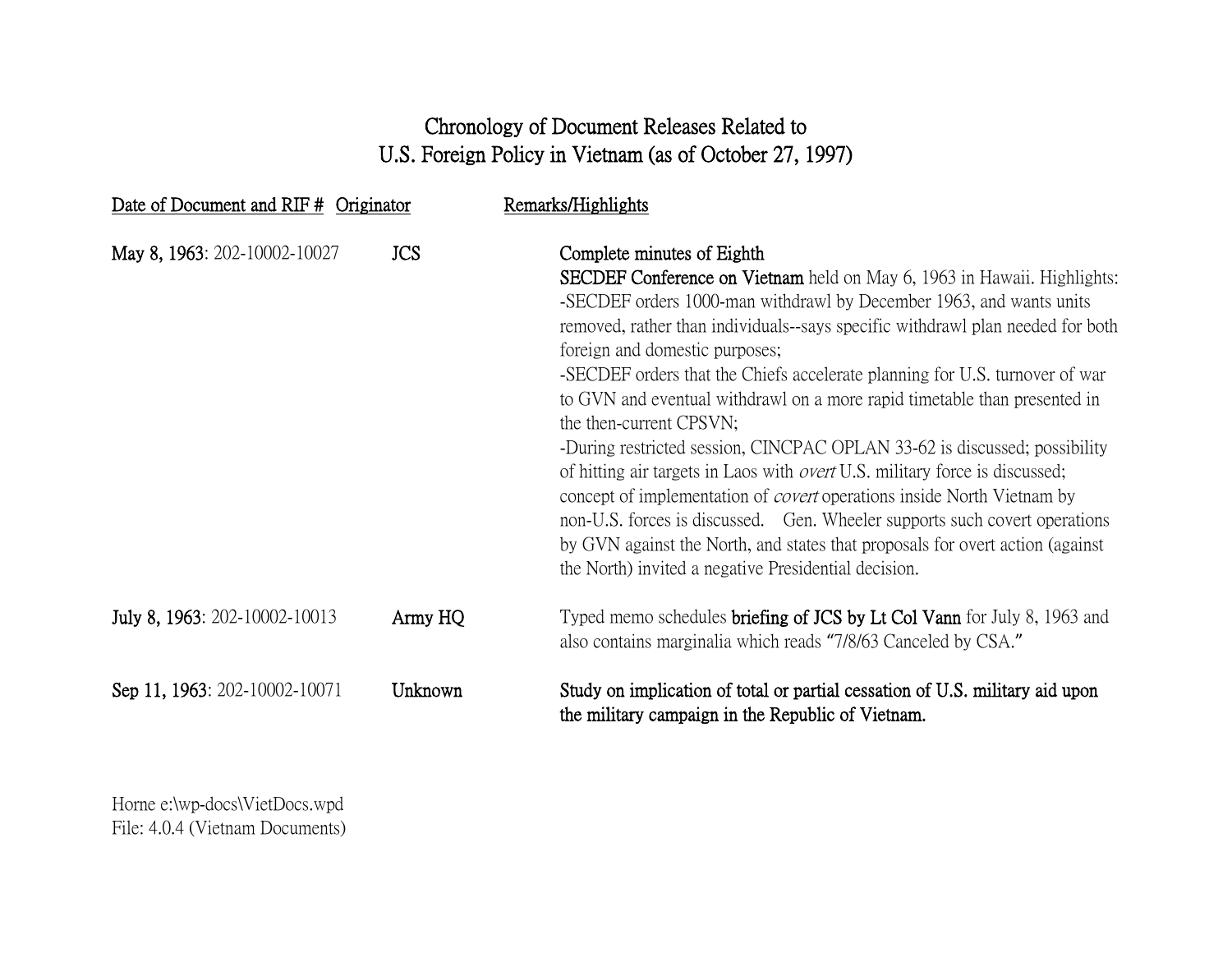| Sep 11, 1963: 202-10002-10085 |                                                         | Chairman, JCS Memo for SECDEF detailing projected U.S. strength totals in SVN from<br>August-December, 1963                                                                                                                                                                                                                                                                                                                                                                                                                                                                                                                                                                                                                                                                                                                               |
|-------------------------------|---------------------------------------------------------|-------------------------------------------------------------------------------------------------------------------------------------------------------------------------------------------------------------------------------------------------------------------------------------------------------------------------------------------------------------------------------------------------------------------------------------------------------------------------------------------------------------------------------------------------------------------------------------------------------------------------------------------------------------------------------------------------------------------------------------------------------------------------------------------------------------------------------------------|
|                               |                                                         | Oct 4, 1963: 202-10002-10093 Chairman, JCS Draft message prepared by Gen. Taylor for consideration by Chiefs--Subject: Approved<br>Actions for South Vietnam ( <i>i.e.</i> , approved by the President following the<br>McNamara-Taylor visit to SVN which culminated in their Oct 2, 1963<br>written report to the President). Highlights include:<br>-complete military campaign in Northern and Central areas by end of 1964,<br>and in Delta by end of 1965;<br>-accelerate programs to train Vietnamese in performing all tasks now<br>performed by Americans, so that Vietnamese can perform by end of 1965;<br>-prepare Vietnamese forces for withdrawl of all U.S. forces by end of CY<br>1965;<br>-execute plan to withdraw 1000 U.S. military personnel by end of 1963.<br>Treat this as "low key" in the public affairs arena. |
| Oct 31, 1963: 202-10002-10092 | Chairman Taylor)                                        | Col. Rogers (for JCS Memo for Director, Joint Staff, Subj: 1,000 U.S. Military<br>Withdrawl from Vietnam                                                                                                                                                                                                                                                                                                                                                                                                                                                                                                                                                                                                                                                                                                                                  |
| Nov 1, 1963: 202-10002-10081  | Joint Staff                                             | Fact Sheet: Evacuation of South Vietnam (contingency plans for)                                                                                                                                                                                                                                                                                                                                                                                                                                                                                                                                                                                                                                                                                                                                                                           |
| Dec 2, 1963: 202-10002-10075  | Col. R. C. Forbes<br>(Deputy Secretary,<br>Joint Staff) | Memo, Subject: Situation in<br>South Vietnam and Recent<br>Military Operations in that Country. Highlights:<br>-SECDEF told the Chiefs at a Dec 2, 1963 mtg that there was an urgent need                                                                                                                                                                                                                                                                                                                                                                                                                                                                                                                                                                                                                                                 |

Horne e:\wp-docs\VietDocs.wpd File: 4.0.4 (Vietnam Documents)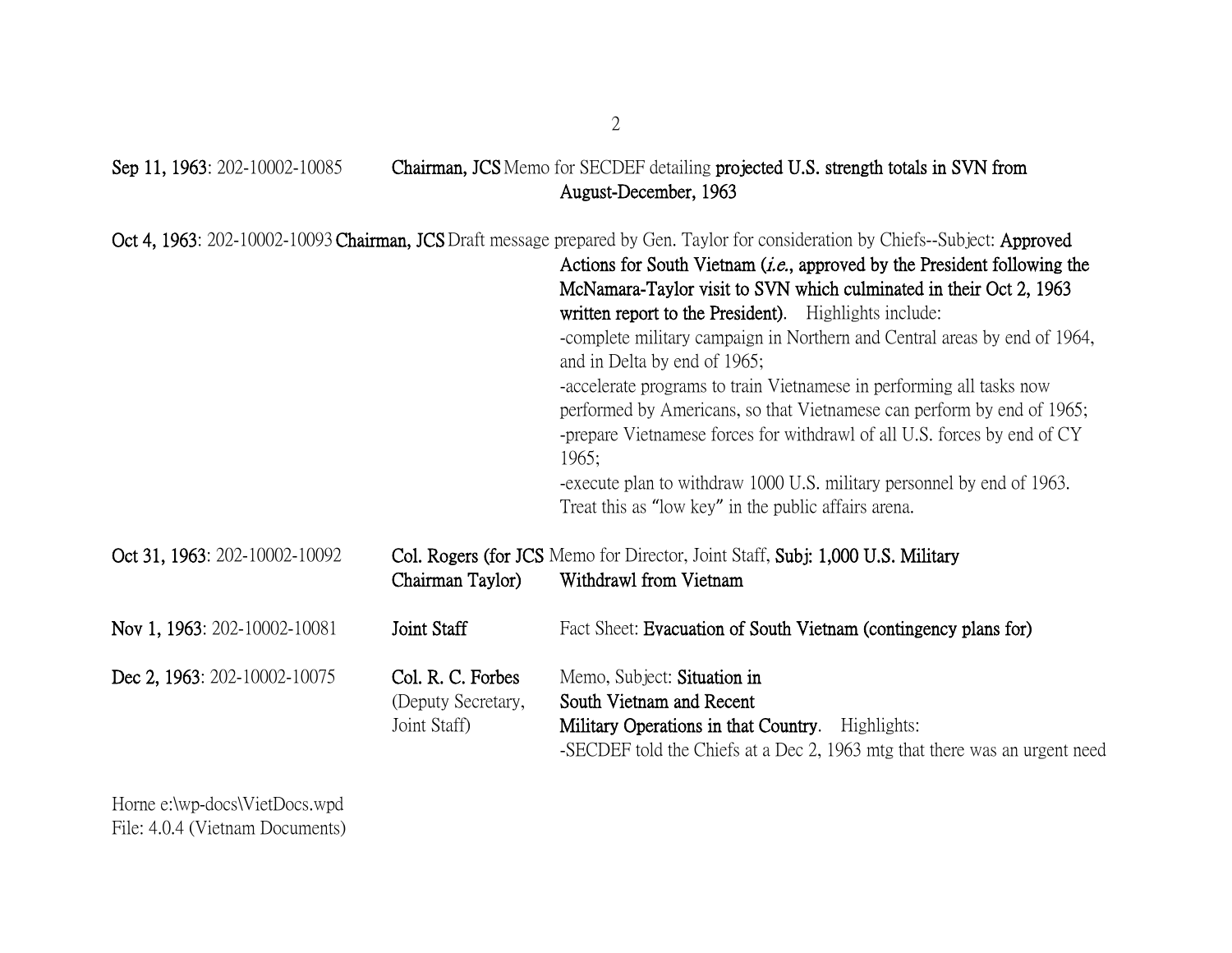|                                                                  |                                   | $\mathcal{L}$                                                                                                                                                                                                                                                                                                                                                                                                                                                                                                                                                                                                                                                                                                                    |
|------------------------------------------------------------------|-----------------------------------|----------------------------------------------------------------------------------------------------------------------------------------------------------------------------------------------------------------------------------------------------------------------------------------------------------------------------------------------------------------------------------------------------------------------------------------------------------------------------------------------------------------------------------------------------------------------------------------------------------------------------------------------------------------------------------------------------------------------------------|
|                                                                  |                                   | for the development of a plan to place increasing pressure on North Vietnam;<br>-SECDEF directed that he receive weekly status reports on Vietnam at the<br>regular Monday weekly mtg;<br>-SECDEF agreed to Chairman, JCS meeting with McGeorge Bundy to ensure<br>that participants of Nov 20, 1963 Honolulu mtg on Vietnam meet in<br>Washington in near future to ensure continuity in follow-up actions to Nov. 20<br>mtg and NSAM 273.                                                                                                                                                                                                                                                                                      |
| Dec 11, 1963: 202-10002-10109                                    | CAPT Law, USN<br>(Executive Sec.) | Talking Paper dated Dec 10,<br>1963 for JCS Meeting with CINCPAC on Dec 11, 1963. Highlights<br>include:<br>-DOD actions to implement NSAM 273 of November 26, 1963, which include<br>the direction for unilateral U.S. military action against North Vietnam that was<br>directed in paragraph 7 of the NSAM. DOD actions include:<br>-Planning for intensified<br>ops against NVN directed by JCS 3697 of Nov 26, 1963 following Honolulu<br>conference, in the form of a 12-month program, for which planning must be<br>completed by Dec 20, 1963.<br>-Mention of advice to CIA<br>against discussing these ops with GVN.<br>-SECDEF cable of Dec 2,<br>1963 directing rapid completion of these plans against NVN is cited. |
| Dec 12, 1963: 202-10002-10082                                    | (Acting Chairman,                 | Curtis LeMay Memo for SECDEF, Subject: U.S.<br>Military Strength in RVN;                                                                                                                                                                                                                                                                                                                                                                                                                                                                                                                                                                                                                                                         |
| Horne e:\wp-docs\VietDocs.wpd<br>File: 4.0.4 (Vietnam Documents) |                                   |                                                                                                                                                                                                                                                                                                                                                                                                                                                                                                                                                                                                                                                                                                                                  |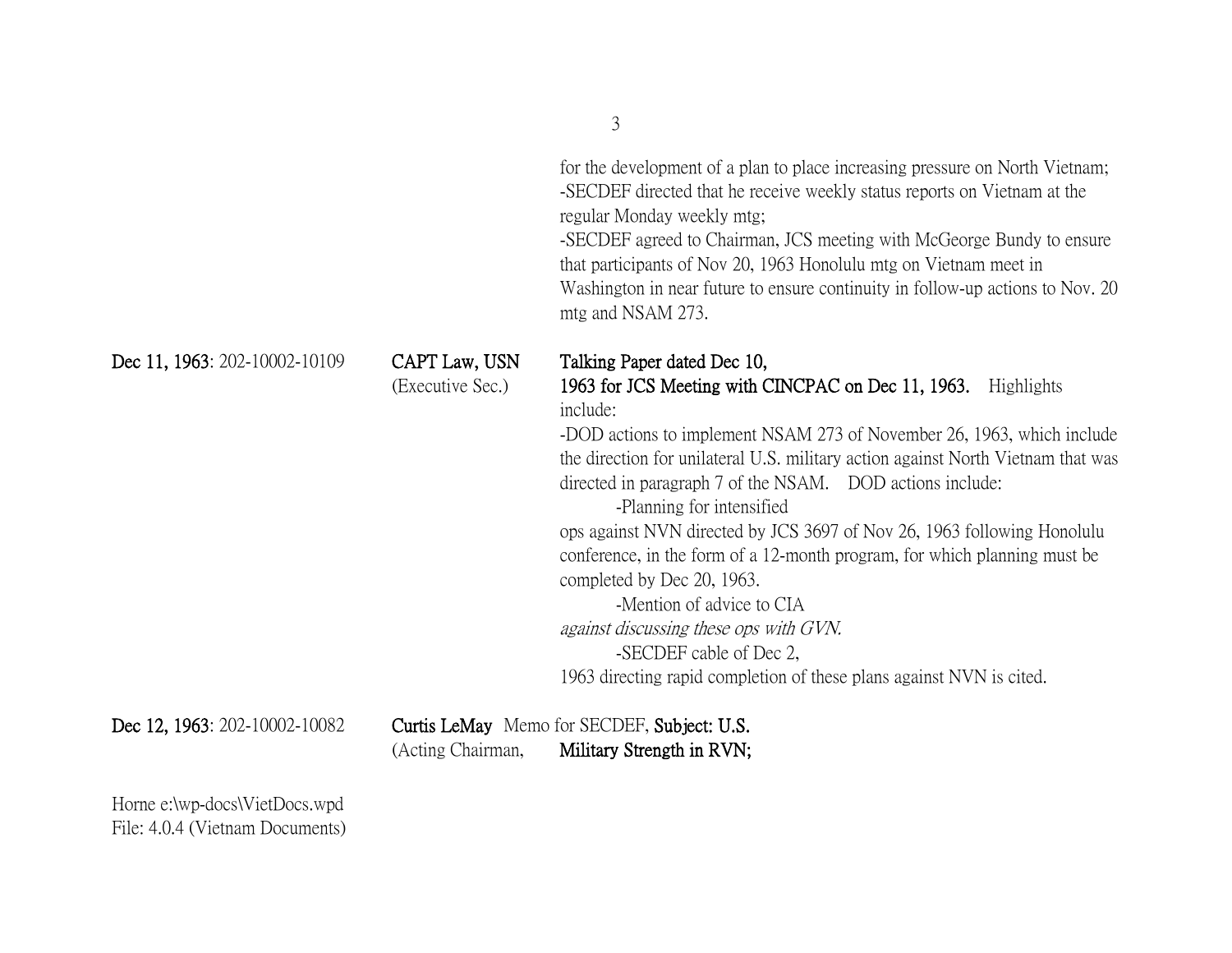|                               | $JCS$ ) | projects year-end strength ceiling of 15, 894--an increase of 162 over original<br>figure, and says "this new strength ceiling will not be affected by the<br>withdrawl of 1,000 personnel now in progress."                                                                                                                                                                                                                                                                                                                                                                                                                                                                                                                                                                                                                                                                                                                                                                                                                                                                                                                                                                                                           |
|-------------------------------|---------|------------------------------------------------------------------------------------------------------------------------------------------------------------------------------------------------------------------------------------------------------------------------------------------------------------------------------------------------------------------------------------------------------------------------------------------------------------------------------------------------------------------------------------------------------------------------------------------------------------------------------------------------------------------------------------------------------------------------------------------------------------------------------------------------------------------------------------------------------------------------------------------------------------------------------------------------------------------------------------------------------------------------------------------------------------------------------------------------------------------------------------------------------------------------------------------------------------------------|
| Dec 26, 1963: 202-10002-10112 |         | Director, Joint Staff Memo for Chairman, JCS,<br>Subject: Military Operations in North Vietnam, JCSM 716-63.<br>Highlights include:<br>-On Sep 12, 63 the JCS recommended that SECDEF secure concurrence of<br>State in concepts in OPLAN 34-63, and that State initiate action to obtain<br>concurrence of GVN also.<br>-However, in attached memo of Dec 19, Roswell Gilpatric states that JCS<br>request of Sep 12 has been overtaken by larger planning project and that no<br>further action by SECDEF is contemplated on JCSM 716-63.<br>-On Dec 21 SECDEF briefed the President on recent trip to Vietnam and his<br>brief included coverage on proposed plans for ops against NVN:<br>COMUSMACV-CAS Saigon OPLAN 34A-64.<br>-Interdepartmental Committee formed at SECDEF's recommendation to<br>examine various actions planned against NVN under OPLAN 34A, and first<br>mtg held on Dec 23.<br>-Gilpatric Memo for Chairman, JCS dated Dec 19, 1963 is attached.<br>Highlights:<br>-Informs Chairman that<br>developments culminating in Honolulu mtg led to Defense-CIA planning<br>culminating in 12-month program against NVN. That will include proposals<br>made by Gen Krulak in CINCPAC OPLAN 34-63. |

Horne e:\wp-docs\VietDocs.wpd File: 4.0.4 (Vietnam Documents)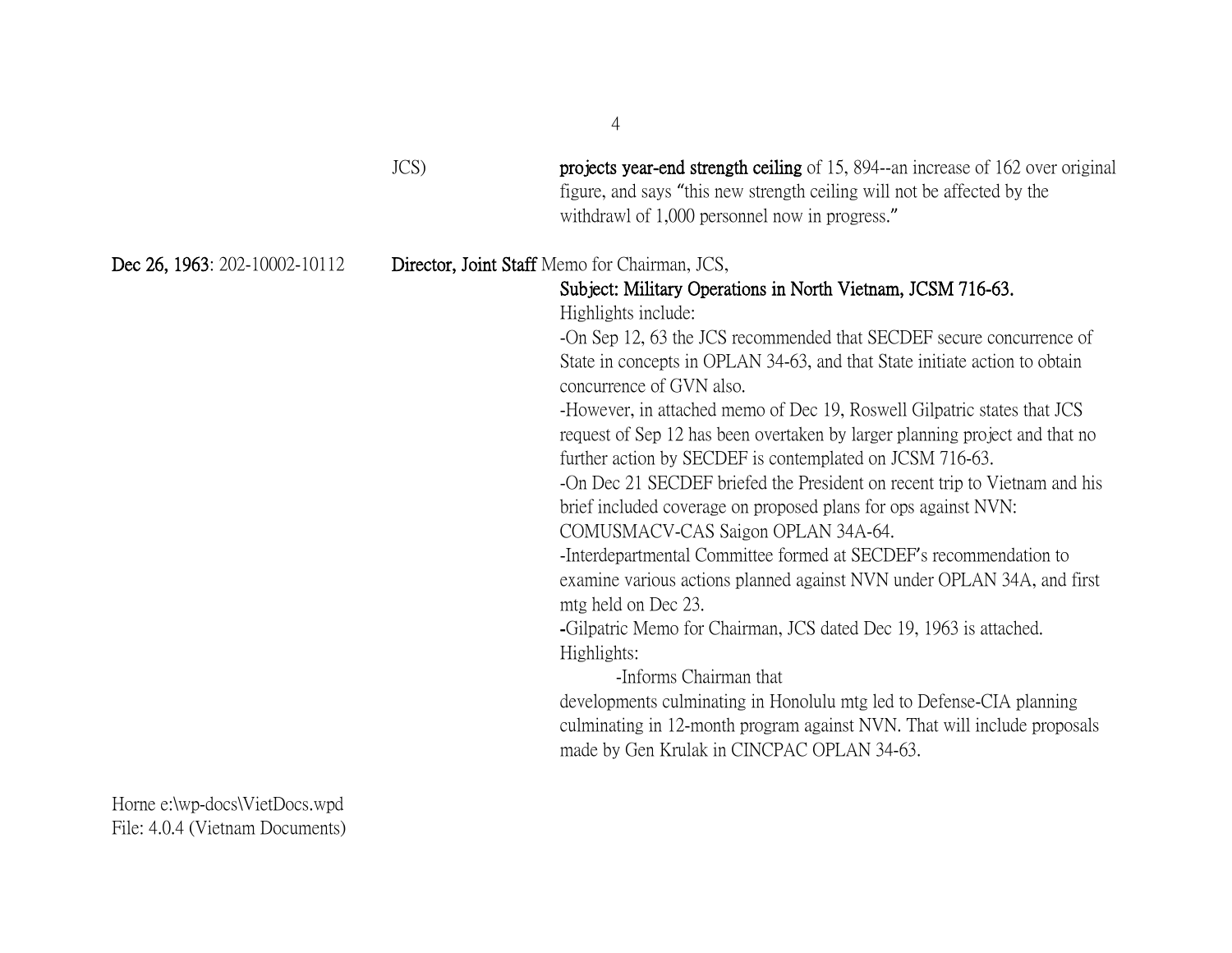-Accordingly, JCS request for State concurrence of Sep 12 is "O.B.E."

| Aug 12, 1964: 202-10002-10002 | <b>Chairman, JCS</b> Memo for Deputy SECDEF, Subject: Resumption of 34A Actions. (Note: written |
|-------------------------------|-------------------------------------------------------------------------------------------------|
|                               | immediately after Gulf of Tonkin incidents resulting from OPLAN 34A                             |
|                               | operations by U.S. forces)                                                                      |
| Dec 31, 1964: 202-10002-10003 | Chairman, JCS Message to CINCPAC and COMUSMACV of Dec 31, 1964 which details success            |
|                               | 0Ť                                                                                              |

OPLA N 34A ops during the previou s 12 months , and discuss es increas ing the OPTE MPO of

Horne e:\wp-docs\VietDocs.wpd File: 4.0.4 (Vietnam Documents)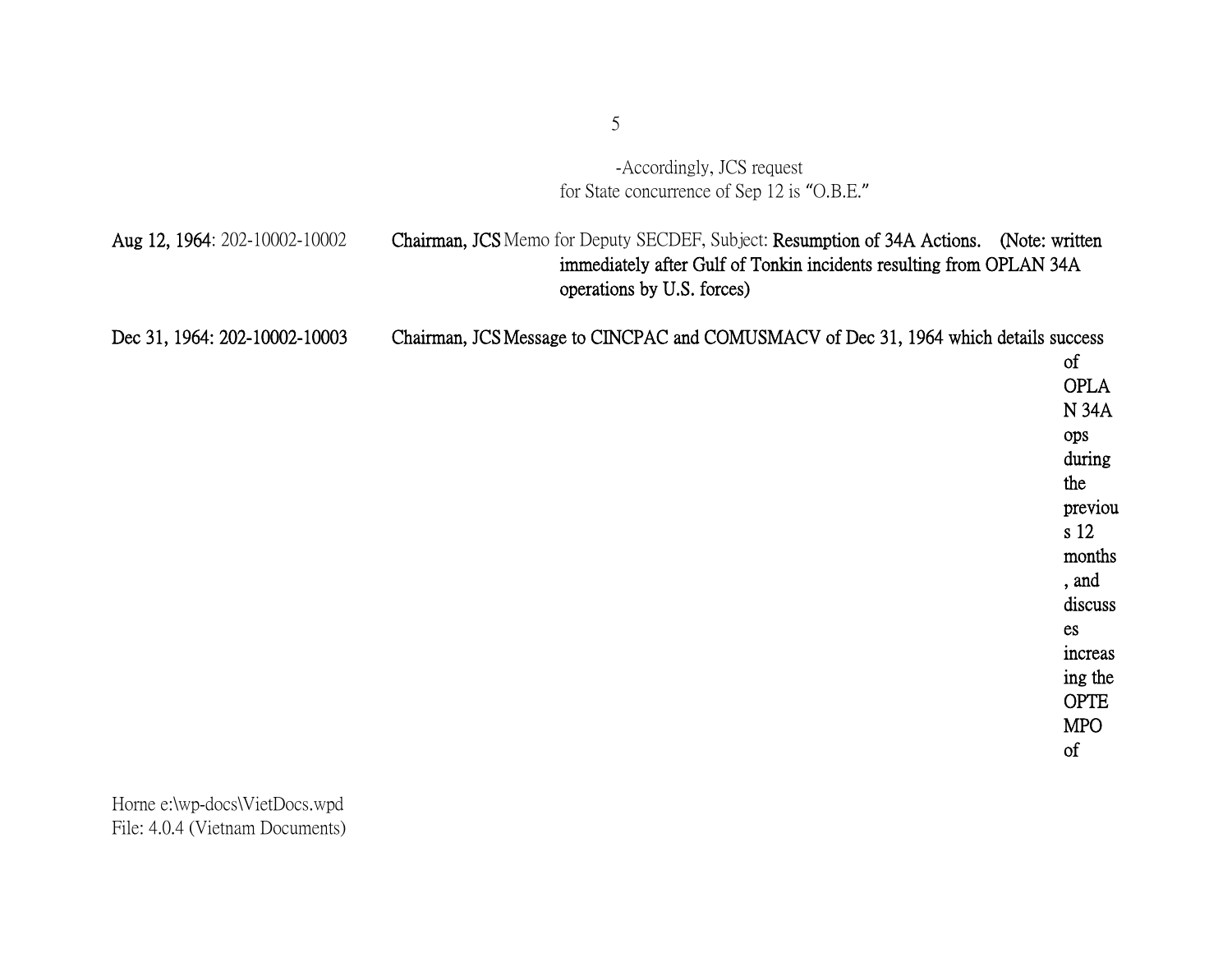these operati ons. Attache d are appendi ces which appear to detail all of the OPLA N 34A operati ons during the previou s 12 months .

6

Horne e:\wp-docs\VietDocs.wpd File: 4.0.4 (Vietnam Documents)